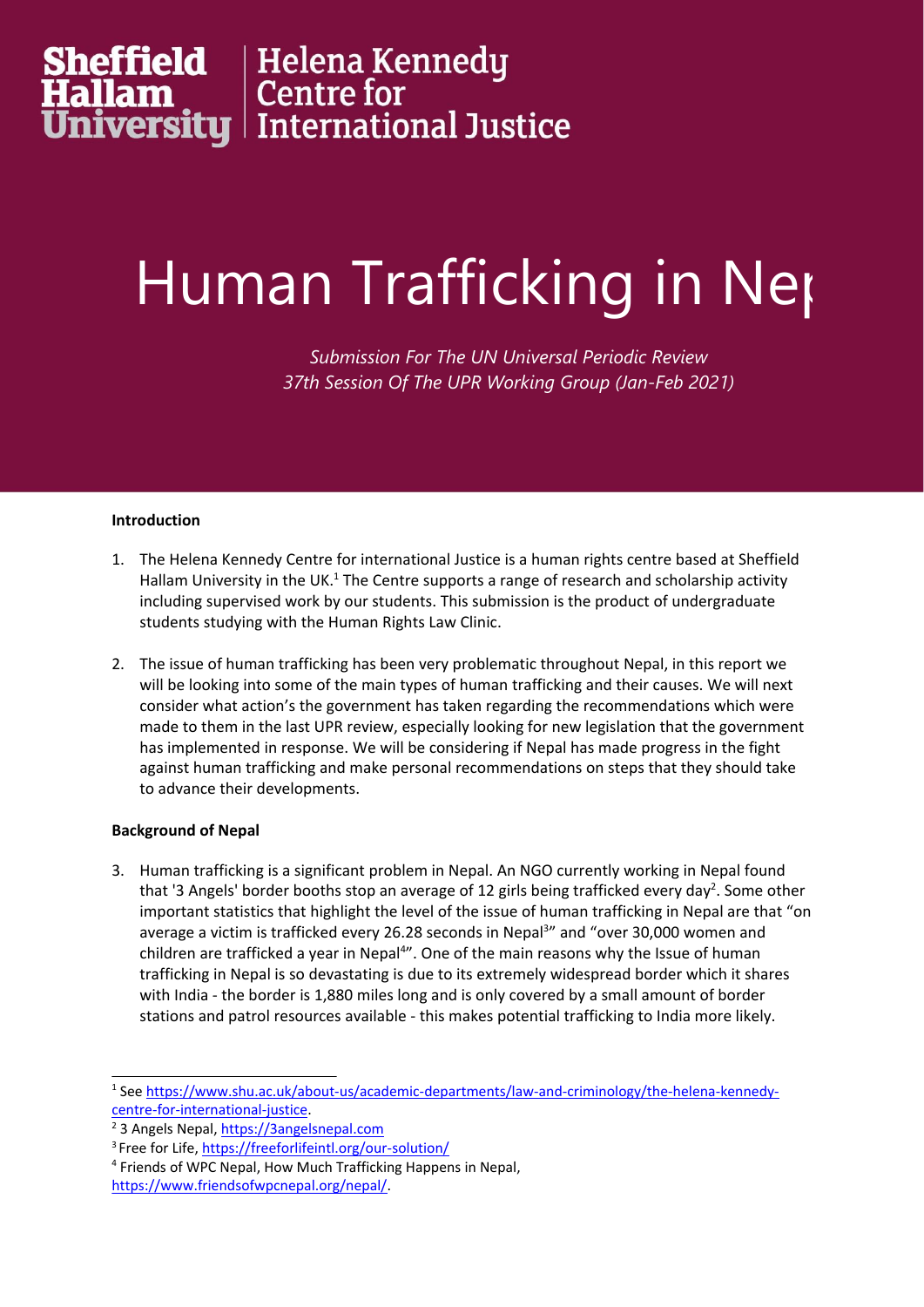4. Trafficking also occurs because of <sup>a</sup> lack of education leaving people, especially children, in Nepal <sup>a</sup> target to traffickers as they don'<sup>t</sup> know the harm the traffickers will cause them.

#### **Nepal'<sup>s</sup> Economy**

- 5. Nepal's economy is not one of the most stable in the world. However, there have been significant efforts to improve their financial background in comparison to the situation they were in during 2015 after the 7.8 magnitude earthquake. Currently, Nepal has <sup>a</sup> GDP growth rate of 6.3 per cent forecast for 2020, which is <sup>a</sup> slight decrease in comparison to 7.1 per cent in 2019<sup>5</sup>. Furthermore, there have been recent economic developments within the country such as in the service sector accounting for 57 per cent of Nepal'<sup>s</sup> economic growth along with the agriculture sector contributing an additional 24 per cent.
- 6. Since the 2015 earthquake, Nepal as <sup>a</sup> country is becoming more economically stable with time. However, there are still further improvements that need to be made to reduce the level of human trafficking in Nepal<sup>6</sup>.

#### **Trafficking of Children**

- 7. One of the most concerning areas of human trafficking that occurs in Nepal is the trafficking of children. This is common as children can be trafficked easily as they are vulnerable and unaware of the danger that traffickers pose: "It is estimated that between 12,000 and 15,000 girls between the ages 6 to 16 are trafficked each year from Nepal to India", 7 and most of these girls end up working in the sex industry in India.
- 8. The 2015 Earthquake has left many children orphaned and without work which has forced them to move further away from home to find new work with the idea of great prospects for their futures, so they no longer need to live in poverty. This has left children even more vulnerable to traffickers due to the significant aftermath of the Earthquake. Other reasons consist of children looking for better lives because of the lack of opportunities and resources they are given which can cause them to be taken advantage of by traffickers who sell innocent and defenceless children <sup>a</sup> lie for their own financial gain.

#### **Sex Trafficking**

- 9. Nepal and India are notorious for being one of the busiest human trafficking gateways in the world. Women and girls from rural areas are promised work and are then trafficked to urban centres where they are forced into prostitution in one of the hundreds of dance bars or massage parlours which function as brothels in Kathmandu. It has been estimated that 11-13,000 girls and women work there and the majority of those are underage.  $^{8}$
- 10. Physical and psychological abuse is common within the sex industry. Trafficking women and girls for sexual exploitation is among the most dangerous for victims, such that extreme measures need to be taken within Nepal to secure the safety of these women.

#### **Organ Trafficking**

5 Asian Development Bank, Asian Development Outlook 2019 Update (Sept 2019)

<sup>&</sup>lt;sup>6</sup> Nepal, <https://www.heritage.org/index/country/nepal>

<sup>&</sup>lt;sup>7</sup> Friends of WPC Nepal, How Much Trafficking Happens in Nepal, <https://www.friendsofwpcnepal.org/nepal/>

<sup>&</sup>lt;sup>8</sup> Violeta Santos Moura 'Spirit Me Away: The women and girls lost to trafficking in Nepal', [https://www.aljazeera.com/indepth/inpictures/spirit-women-girls-lost-trafficking](https://www.aljazeera.com/indepth/inpictures/spirit-women-girls-lost-trafficking-nepal-200304180939616.html)[nepal-200304180939616.html](https://www.aljazeera.com/indepth/inpictures/spirit-women-girls-lost-trafficking-nepal-200304180939616.html).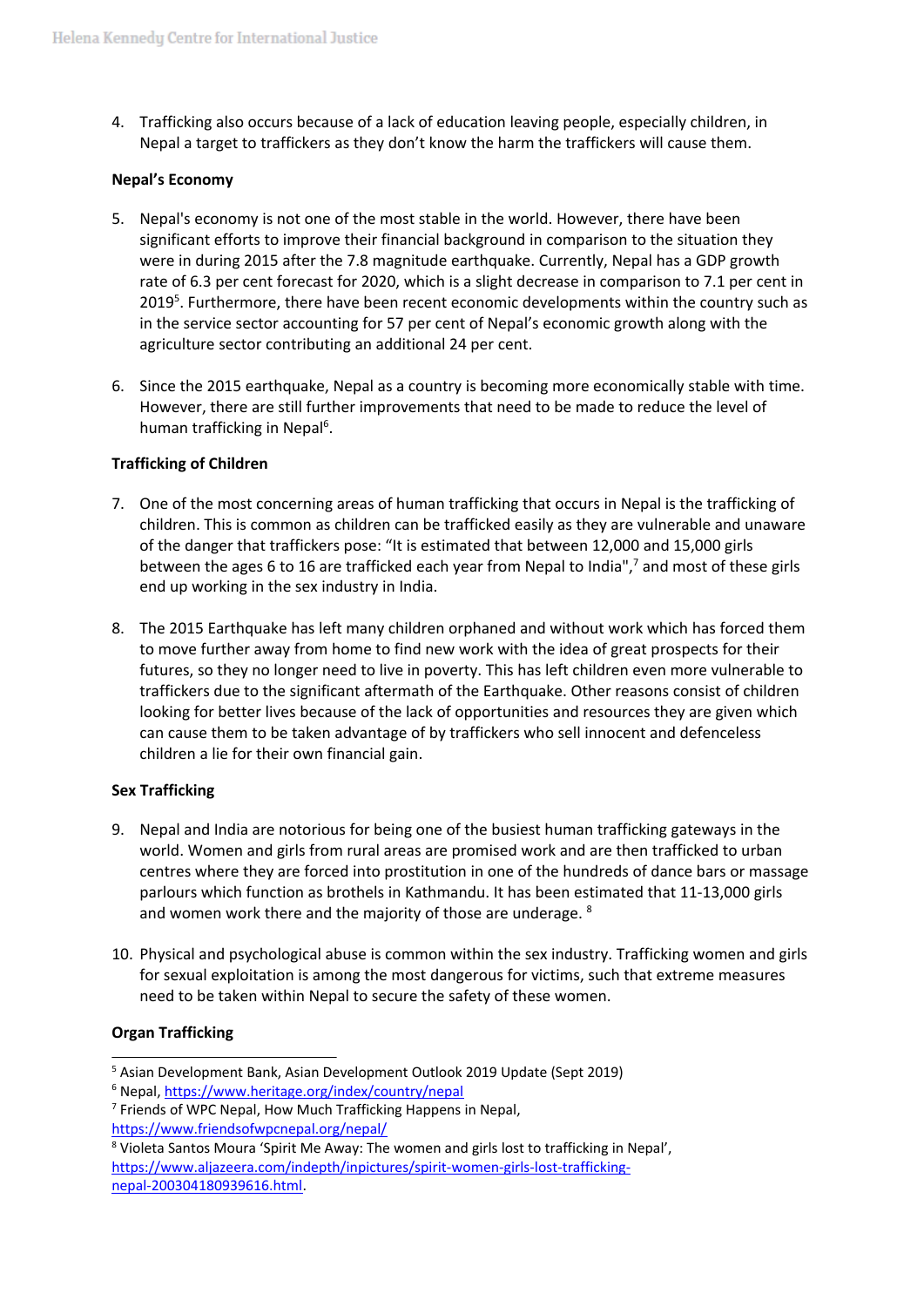- 11. Many forms of trafficking and the issues with trafficking have <sup>a</sup> strong correlation to the Earthquake which happened in 2015 that led to significant poverty which has created <sup>a</sup> market for organ trafficking. The medical journal The Lancet reported that 94% of kidney transplants were carried out in India, which is the international hub for the kidney trade. There are strong links between Nepal and India in relation to trafficking issues which could be due to the weakened border controls between the countries that creates opportunity for the illegal market in organs. 9 In the capital of Nepal, it is no different from other places in the world where ageing populations, poor diets and no form of health insurance systems mean that organ disease is common and is always on the rise. Statistics explore how there are up to 7,000 kidneys obtained illegally every year in Nepal according to the Global Financial Integrity $^{10}$ . However, the growing issue with organ trafficking is the people who are targeted and become victims to this horrific act as the trafficker'<sup>s</sup> target villagers who live in poverty and are poorly educated.
- 12. A 2016 survey of the villages of Nepal'<sup>s</sup> Kaure district estimated <sup>a</sup> figure of 150 kidneys that are sold each year, although that may have been a significant underestimate<sup>11</sup>. In the village of Hokshe it has been reported that many residents only have one kidney because of organ trafficking in Nepal<sup>12</sup>.
- 13. Organ trafficking can happen several ways. Sometimes victims are kidnapped and organs are harvested by force. Other times, victims are so poor and desperate they attempt to sell their organs, although in many cases they do not receive payment.<sup>13</sup> Many are left with long term health conditions.Global Financial Integrity (GFI) estimates that 10 percent of all organ transplants including lungs, heart and liver, are done via trafficked organs<sup>14</sup>. Each body part can be sold to the recipient for <sup>a</sup> different price depending on what it is. Many victims are not screened properly to check if they are <sup>a</sup> healthy donor, and many recipients of the organs are too ill to care. It is reported that 94% of kidney transplantations were done in India<sup>15</sup>.
- 14. In 2019, the UK Guardian newspaper reported cases of organ trafficking in Nepal, such as Sirta'<sup>s</sup> story. Now <sup>a</sup> guardian for 'Maiti Nepal', her boyfriend sold one of her kidneys and then sold her to traffickers. She reported that she is only alive today because she was rescued<sup>16</sup>.
- 15. Poverty reduction through sustainable development programmes could reverse these vulnerabilities in the long run but strong legal actions are required immediately<sup>17</sup> to decrease the number of victims of organ trafficking.

#### **Progress Nepal has made since the last UPR Review**

<sup>&</sup>lt;sup>9</sup> [https://www.thelancet.com/journals/lancet/article/PIIS0140-6736\(16\)30419-6/fulltext](https://www.thelancet.com/journals/lancet/article/PIIS0140-6736(16)30419-6/fulltext).

 $^{10}$  CNN Freedom Project ,Sugam Pokharel, Nepal's Organ Trail: How traffickers steal Kidneys, <https://edition.cnn.com/2014/06/26/world/asia/freedom-project-nepals-organ-trail/index.html>, July 15, 2015.

<sup>&</sup>lt;sup>11</sup> Al Jazeera, Q&A: Organ Trafficking in Nepal, 12 Sep 2016

<sup>&</sup>lt;sup>12</sup> ACAMSTODAY, Organ Trafficking: The Unseen Form of human trafficking, <https://www.acamstoday.org/organ-trafficking-the-unseen-form-of-human-trafficking/>, date accessed 15<sup>th</sup> December, 2019.

<sup>&</sup>lt;sup>13</sup>Al Jazeera, Q&A: Organ Trafficking in Nepal, 12 Sep 2016

<sup>&</sup>lt;sup>14</sup> Transnational Crime and the Developing World, "Global Financial Integrity, March 2017,

[http://www.gfintegrity.org/wp-content/uploads/2017/03/Transnational\\_Crime-final.pdf](http://www.gfintegrity.org/wp-content/uploads/2017/03/Transnational_Crime-final.pdf).

<sup>15</sup> JNMA J Nepal Med Assoc, 2008; 47:98-103

<sup>&</sup>lt;sup>16</sup> Ofelia de Pablo and Javier Zurita, 'My boyfriend sold one of my kidneys- then he sold me' '(The Guardiar 2019), at [https://www.theguardian.com/global-development/2019/feb/08/the-girl-sold-at-11-helps-police](https://www.theguardian.com/global-development/2019/feb/08/the-girl-sold-at-11-helps-police-save-nepal-trafficking-victims)[save-nepal-trafficking-victims,](https://www.theguardian.com/global-development/2019/feb/08/the-girl-sold-at-11-helps-police-save-nepal-trafficking-victims) accessed 10<sup>th</sup> December.

<sup>&</sup>lt;sup>17</sup> The Lancet, Bipin Adhikari, Organ and human trafficking in Nepal, 07 May, 2016.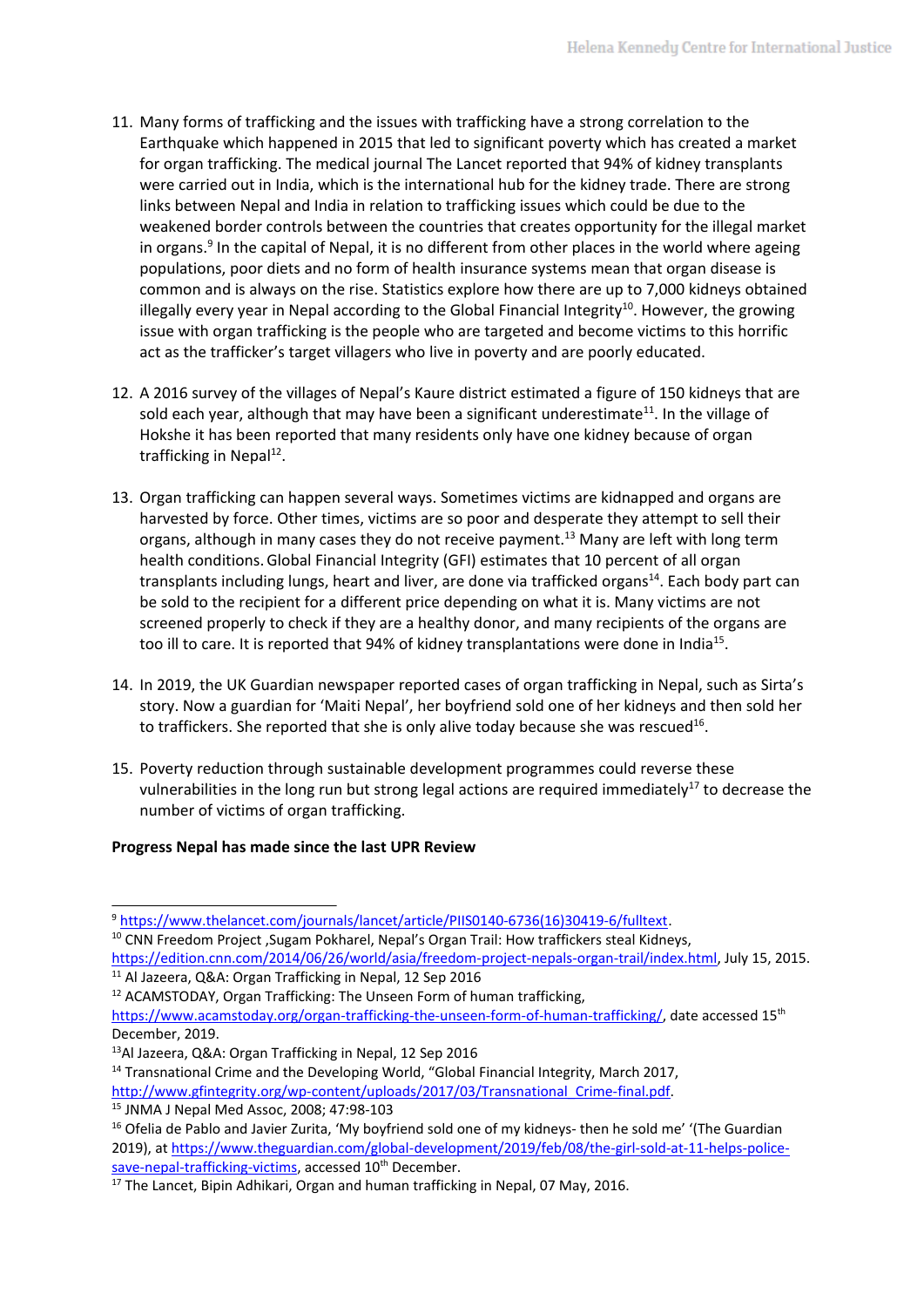- 16. Nepal has been alerted to past violations which have taken place in Nepal since the previous UPR cycles and accepted recommendations from other countries to make developments in relation to human trafficking.
- 17. Following the 2015 UPR review, Nepal passed the Children Act 2075 in replacement of the previous children's act of 1992. This new Act developed the rights of children and this response is an important progress made by the Nepalese Government and will help to protect children from being trafficked in Nepal.
- 18. Despite the recommendation in 2015, Nepal has not yet adopted the Palermo Protocol. Nepal attended <sup>a</sup> briefing on ratifying the Palermo Protocol and intended to use the United Nations Office on Drugs and Crime to help get stakeholders to support the adoption of the protocol<sup>18</sup>. However, no further progress has been reported since August 2017. Ratifying the Protocol would give guidance and support to help protect Nepal from traffickers and to punish those who traffic.
- 19. A number of NGOs work alongside the Government and play <sup>a</sup> massive role in the fight against human trafficking. Free for life, an NGO in Nepal, has been reported to have set up border check points in order to intercept traffickers. At the border check point they have specifically trained staff who look out for people who are potentially being trafficked and step in as <sup>a</sup> last resort or form of defence to rescue the victim. This has been crucial role in catching traffickers in the act which helps when prosecuting them.
- 20. Another NGO called Maiti Nepal has set up rehabilitation homes in Nepal for victims of trafficking in order to help get their lives back on track and protect them. They currently have over 400 children in their care which they provide with medical attention and education to prevent them being victims of trafficking again. This is <sup>a</sup> positive movement taken as instead of primarily focusing on stopping trafficking, they are acting for if it does happen in order to reduce its effect on the victim and the victims outlook to the future.

#### **Recommendations for action by the State under Review**

- 21. **Following our report, it is recommended that Nepal:**
	- **Take further steps to ensure they ratify the Palmero Protocol to secure greater punishments for traffickers and provide protection and safe spaces for possible victims.**
	- $\bullet$  **Raise awareness of organ trafficking, particularly on the implications it can have and the consequences these acts have on trafficking victims. We recommend that Nepal does this nationwide and extends further than just to children in schools. One way this can be done is though workshops put on in local villages where people are encouraged to pass on what they learn to others. This increased knowledge to individuals in Nepal will help to reduce organ trafficking as they learn the reasons why it can be so dangerous and this will ensure individuals acknowledge any specific signs, such as false promises, so they can escape from any potential harm or avoid the scenario completely.**
	- e **Establish more robust border controls along their border with India and to monitor the use of such crossings to prevent victims being trafficked.**

<sup>&</sup>lt;sup>18</sup>GLO.ACT briefs Nepali authorities on the ratification process for the UN Trafficking and Smuggling Protocols, United Nations, 4<sup>th</sup> August 2017

[https://www.unodc.org/unodc/en/human-trafficking/glo-act/glo-act-briefs-nepali-authorities-on-the](https://www.unodc.org/unodc/en/human-trafficking/glo-act/glo-act-briefs-nepali-authorities-on-the-ratification-process-for-the-un-trafficking-and-smuggling-protocols.html)[ratification-process-for-the-un-trafficking-and-smuggling-protocols.html](https://www.unodc.org/unodc/en/human-trafficking/glo-act/glo-act-briefs-nepali-authorities-on-the-ratification-process-for-the-un-trafficking-and-smuggling-protocols.html).